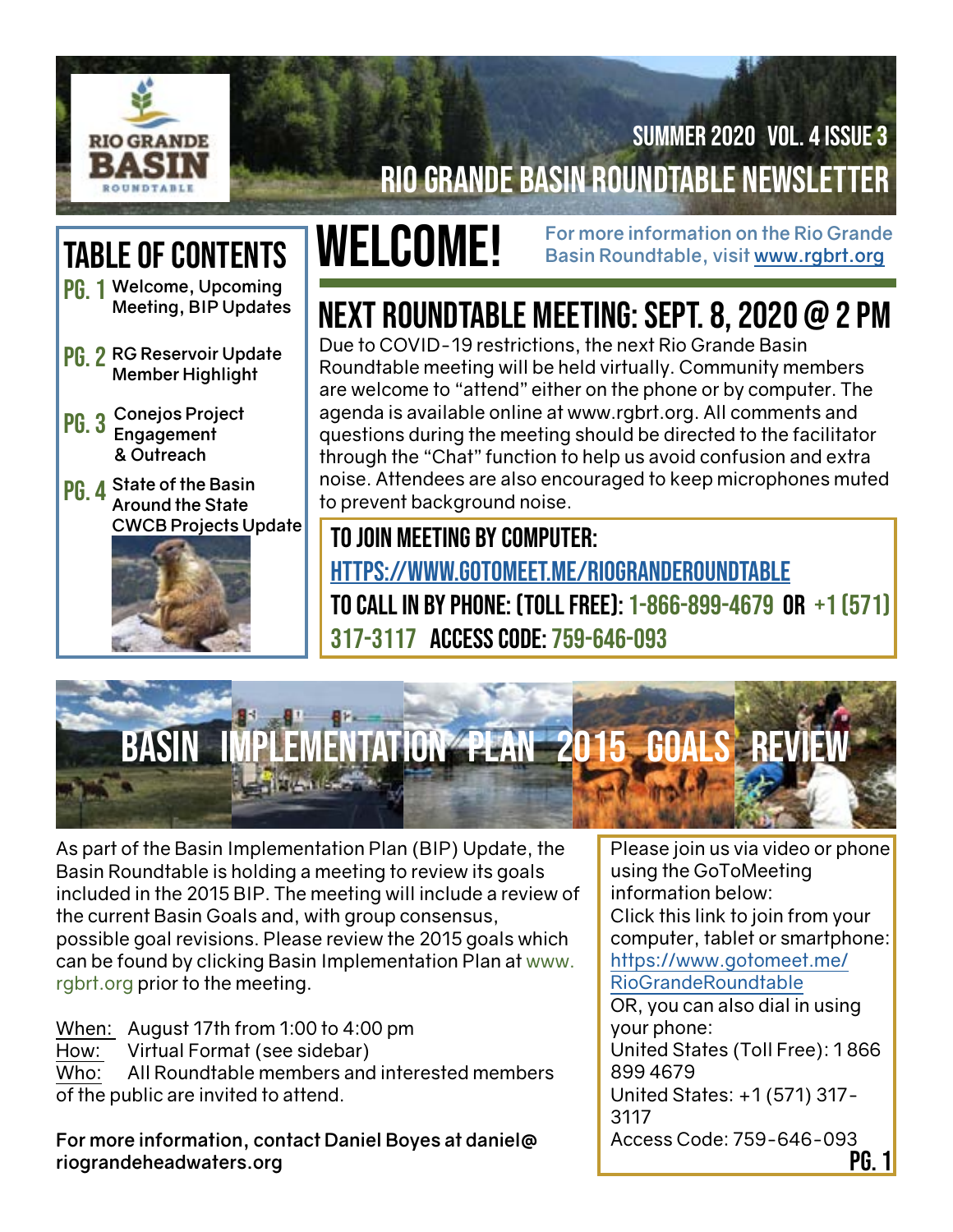## Project Update: Rio Grande Reservoir Outlet Works Complete

*Source Credit: Courtesy article in the Aug. 8, 2020 Valley Courier*

The Rio Grande Reservoir and contractor Moltz Civil, LLC have met their completion date of July 31, 2020 for the second year of the Rio Grande Reservoir Phase II Rehabilitation Project. The project consists of two 84 inch cone valves and one 36 inch cone valve inside the valve house that will service the reservoir.

Project manager and district superintendent Robert Phillips extended his gratitude: "On behalf of the San Luis Valley Irrigation District, I would like to thank the Moltz Civil, LLC and Deere & Ault employees for their tremendous efforts on this project. This was a historical event on the Rio Grande and a once in a lifetime opportunity for those involved. Thank you for a job well done." Among those recognized were Moltz Civil, LLC, Westley Ferraro, Ken Tunstall, Cole Phillips, Matt Huffington, Tom Luster, Chad Carter, Clayton Benish, Josh Miller, Tyson Keast, Brandon Kohl, Logan Cooper, Parker Wahner, Willie Dominguez, Jacob Fowler, Eric Johnston, Layne Carpenter, Darian Graf, Josiah Shown, Jacob Tunstall, Noah Overton, Lee Phillips, Darrin Howell, Mickey Koonce, Carlos Gallegos, Casey Wilson, Shawn Romero, James Keller, Jason Yenter,

Troy McDaniel, Scott Canchola, Andre Guteriz, Terell Goldtooth, Thomas Moltz, Ben Yoder, Aaron Neff, Danny Groy, Dave Blea, Sam Frazer, and Ault Engineering staff Don Deere, Ted Deere, Glen Church, Allison Wolfe, Kelby Sommer, Joe Delden, Bryan Black, Nathan Germann, and Ray Eldridge.

The SLVID also thanked the community businesses in Creede and the San Luis Valley who were involved in making this project a reality.



## Roundtable Member Highlight

*We are proud of our Roundtable members. They are community members with an investment in water use, conservation, and beneficial projects. We feature a member in each issue so that our community can get to know us a little better. You can find a complete list of members at www.rgbrt.org.* 

## Bethany Howell - PEPO/Education Liaison



Pg. 2 Bethany is the Public Education, Participation, & Outreach liaison for the Rio Grande Basin Roundtable. She also acts as the executive director for the Rio Grande Watershed Conservation & Education Initiative, where she has facilitated K-12 education programs since 2016. Born in Hugo, Bethany moved to Texas at age 4 where she was raised on her family's heritage ranch in Marble Falls with sheep, turkeys, cattle, goats, and three sisters. Bethany earned two degrees in English from Hardin-Simmons University and worked in public relations for two universities. She came back to Colorado in 2013 with her husband and two children where they are all happy living and playing in the Del Norte area. Bethany is now working more fully with the Roundtable to provide education, engagement, and outreach to our communities regarding water issues. Please see Page 4 for an update on Roundtable outreach projects!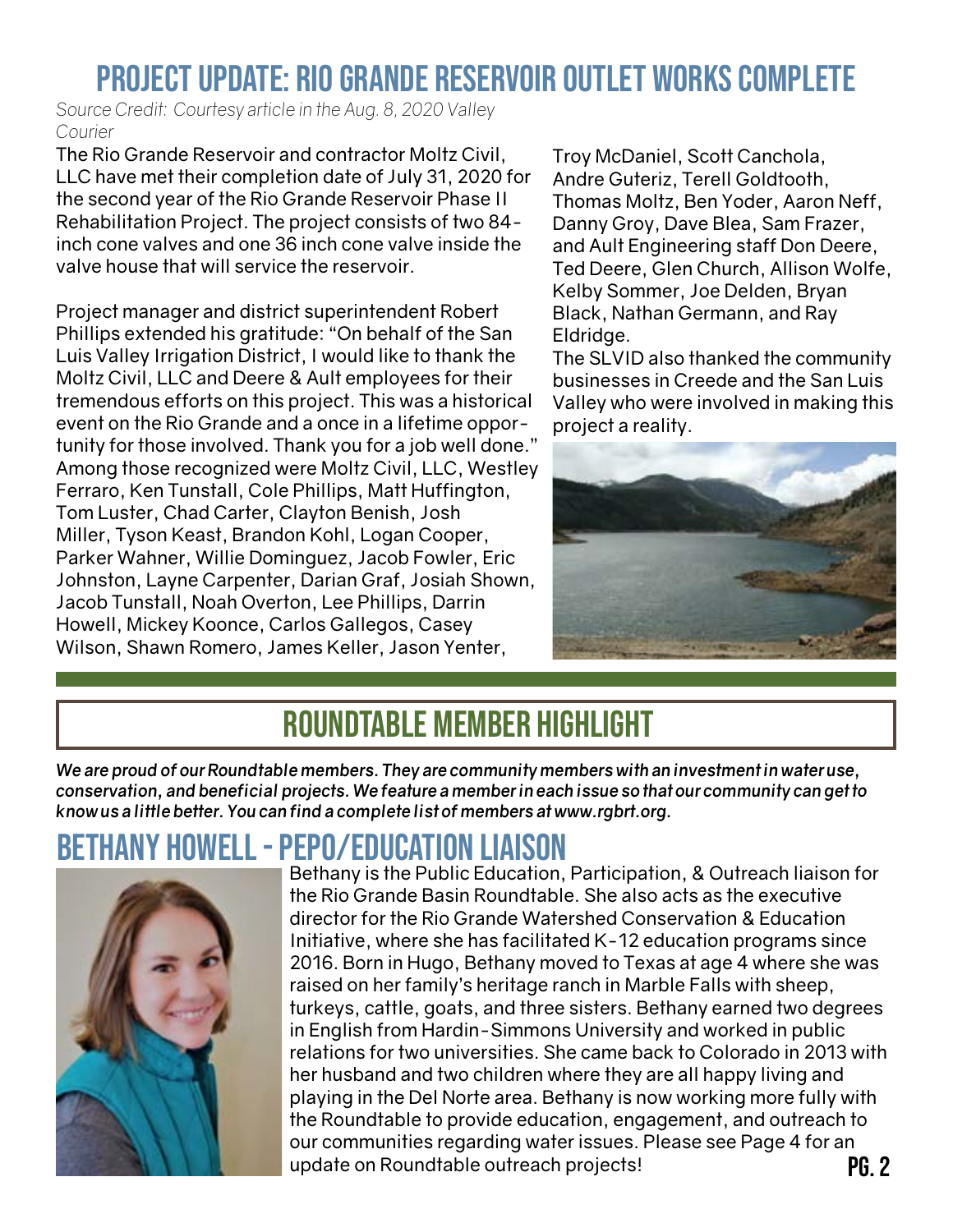## Rio Grande Basin Project Proposal: Conejos River Partnership Project - Phase I

#### Basin & State Account Funds Requested: \$250,000 Matching Funds: \$372,000

This project involves the North Eastern, New JB Romero, Sabine School section,

Fuerticitos, and Elledges ditches which draw from the Conejos River to supply 1,129 agricultural acres with water. Each ditch faces aging infrastructure and inefficient diversions and the river is impacted by nearby channel instability issues. The proposal addresses these issues by funding rehabilitation of each of the ditches, improving function & efficiency and water administration, enhancing aquatic and riparian habitats, and providing multiple benefits to the Conejos River and its users. Partners include the Rio Grande Headwaters Restoration Project, ditch owners, & the Conejos Water Conservancy District. The first phase of proposal was approved by the Roundtable at the July meeting.





*The Elledges Ditch (left) and the project map detailing each ditch's location along the Conejos River main stem and South Branch (above).*

## Announcing the debut of the first ever Basin Roundtable Podcast!



We are excited that the Big River Podcast: Stories of the Rio Grande is now available for the entire world to hear! Our first episode features the Del Norte Riverfront Project, with interviews with Emma Reesor and community members. We think it's a great kick off for our summer episodes and hope you enjoy listening to it as much as we enjoyed producing it. Podcasts are basically radio shows available any time you can get to your smartphone or computer. Give us a listen and let us know what you think! We are open for any ideas and stories that illustrate the relationships between our watershed and our water. We want to give the rest of Colorado and the world a chance to hear what our Rio Grande Basin cares about, works hard on, and why we love living here. Send your ideas to Bethany Howell at **rgwcei@gmail.com**. Stay tuned for future episodes featuring trails and the Basin Implementation Plan!